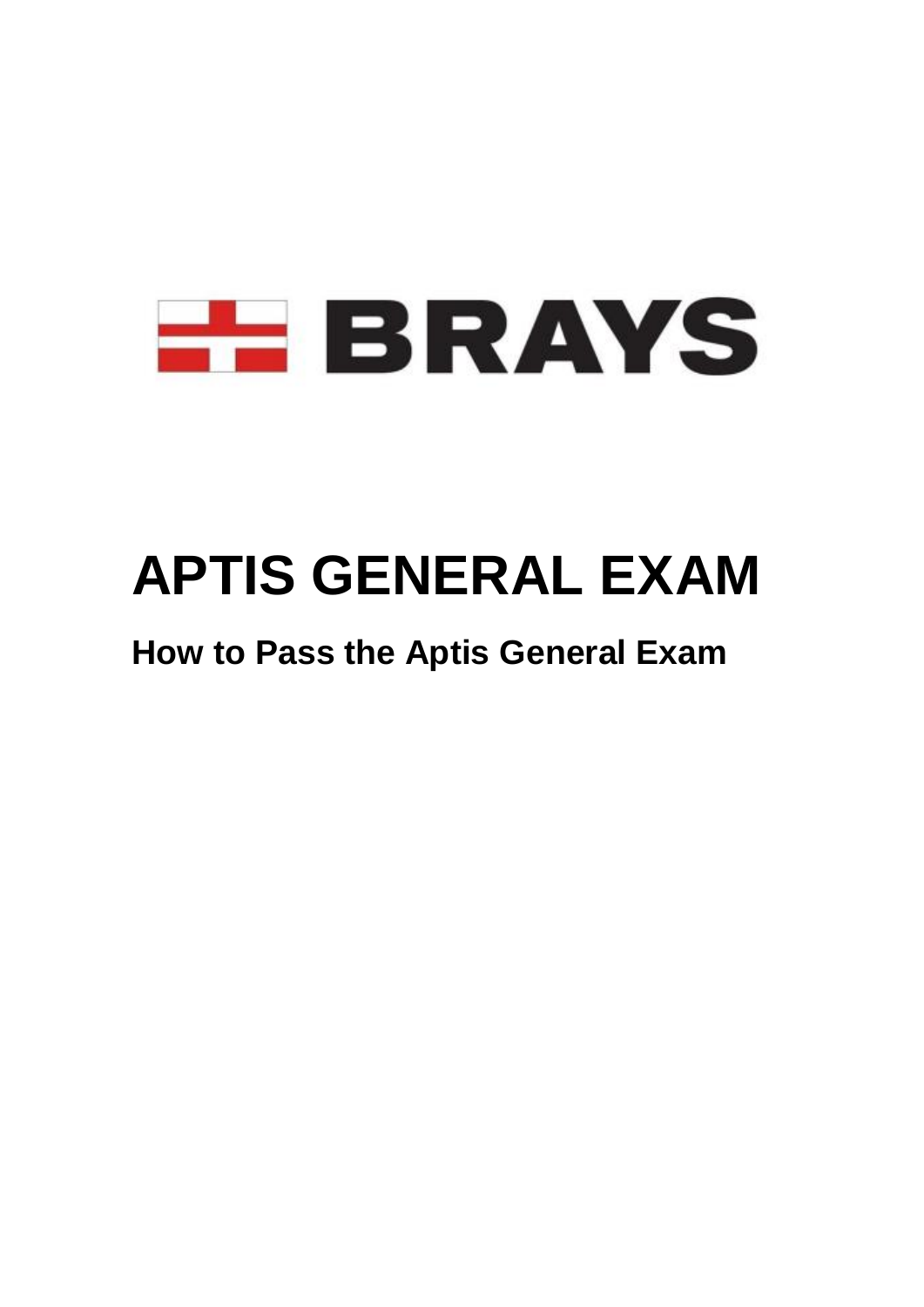

### Index

| 1.  | $\label{eq:1} \mbox{Introduction} \,\, \ldots \,\, \ldots \,\, \ldots \,\, \ldots \,\, \ldots \,\, \ldots \,\, \ldots \,\, \ldots \,\, \ldots \,\, \ldots \,\, \ldots \,\, \ldots \,\, \ldots \,\, \ldots \,\, \ldots \,\, \ldots \,\, \ldots \,\, \ldots \,\, \ldots \,\, \ldots \,\, \ldots \,\, \ldots \,\, \ldots \,\, \ldots \,\, \ldots \,\, \ldots \,\, \ldots \,\, \ldots \,\, \ldots \,\, \ldots \,\, \ldots \,\, \ldots \,\, \ldots \,\, \ldots \,\,$ |  |  |
|-----|-----------------------------------------------------------------------------------------------------------------------------------------------------------------------------------------------------------------------------------------------------------------------------------------------------------------------------------------------------------------------------------------------------------------------------------------------------------------|--|--|
| 2.  |                                                                                                                                                                                                                                                                                                                                                                                                                                                                 |  |  |
| 3.  |                                                                                                                                                                                                                                                                                                                                                                                                                                                                 |  |  |
| 4.  |                                                                                                                                                                                                                                                                                                                                                                                                                                                                 |  |  |
| 5.  |                                                                                                                                                                                                                                                                                                                                                                                                                                                                 |  |  |
| 6.  |                                                                                                                                                                                                                                                                                                                                                                                                                                                                 |  |  |
| 7.  |                                                                                                                                                                                                                                                                                                                                                                                                                                                                 |  |  |
| 8.  |                                                                                                                                                                                                                                                                                                                                                                                                                                                                 |  |  |
| 9.  |                                                                                                                                                                                                                                                                                                                                                                                                                                                                 |  |  |
|     |                                                                                                                                                                                                                                                                                                                                                                                                                                                                 |  |  |
|     |                                                                                                                                                                                                                                                                                                                                                                                                                                                                 |  |  |
|     |                                                                                                                                                                                                                                                                                                                                                                                                                                                                 |  |  |
|     |                                                                                                                                                                                                                                                                                                                                                                                                                                                                 |  |  |
| 10. |                                                                                                                                                                                                                                                                                                                                                                                                                                                                 |  |  |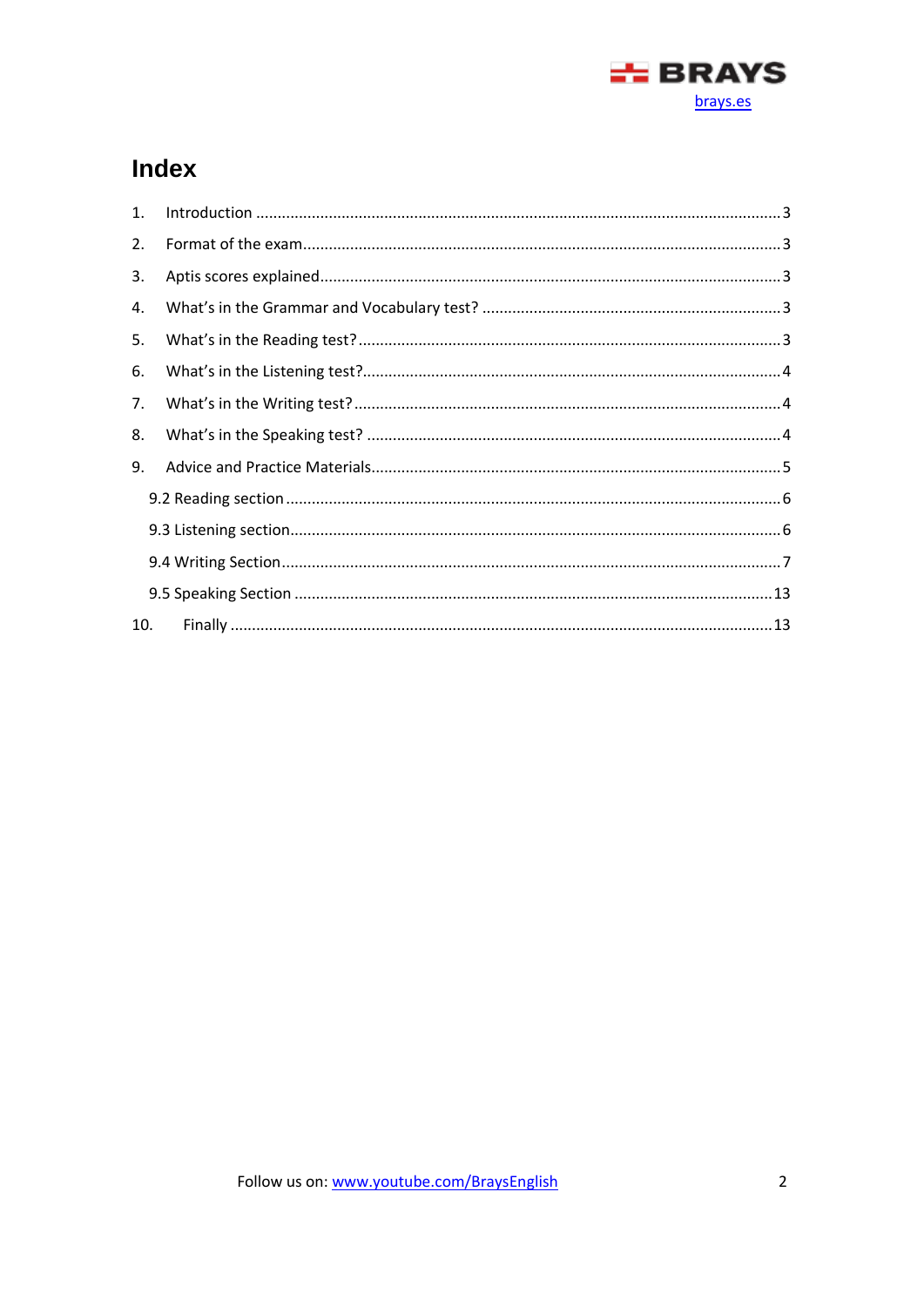

#### <span id="page-2-0"></span>**1. Introduction**

This book is for students who want good marks in the Aptis exam. It is also for teachers. Use it exactly as you like. Forward it to students. Print it out. Use it in class. It's completely up to you. I hope you find it useful.

Enjoy your English and every success with exams.

#### <span id="page-2-1"></span>**2. Format of the exam**

Aptis doesn't test at a single level. Instead, it includes a range of questions, which are designed to allow you to show your best ability. The test results are reported either on a numerical scale (0–50) or as a Common European Framework of Reference for Languages (CEFR) level.

It's usually taken on a computer or a tablet, but the core test, the reading test and the writing test can be taken using pen and paper.

Aptis consists of five components: core (grammar and vocabulary), reading, listening, writing and speaking. Clients decide which components are needed for their situation. You, the testtaker, will prepare for the core test (everyone takes the core test) and the skill components the client has chosen. You may be taking one skill component (for example, listening) or all four skill components (reading, listening, writing and speaking).

#### <span id="page-2-2"></span>**3. Aptis scores explained**

As we said above, Aptis results are reported in two ways: with numerical scores and CEFR (Common European Framework of Reference) levels.

You can find all the information about the scores [here](https://www.britishcouncil.es/sites/default/files/aptis_scores_explained_eng_0.pdf)

#### <span id="page-2-3"></span>**4. What's in the Grammar and Vocabulary test?**

Grammar and Vocabulary is the core test of the Aptis exam. It consists of two parts. On the first part, your knowledge of English grammar will be assessed. On the second part, your knowledge of English vocabulary will be assessed,

For more information about the grammar and vocabulary section, visit the Aptis candidate guide [here](https://www.britishcouncil.org/sites/default/files/aptis_candidate_guide-web.pdf)

#### <span id="page-2-4"></span>**5. What's in the Reading test?**

The test assesses your reading ability. It is divided into 4 tasks and they become more difficult as the test progresses. The Aptis reading test takes 30 minutes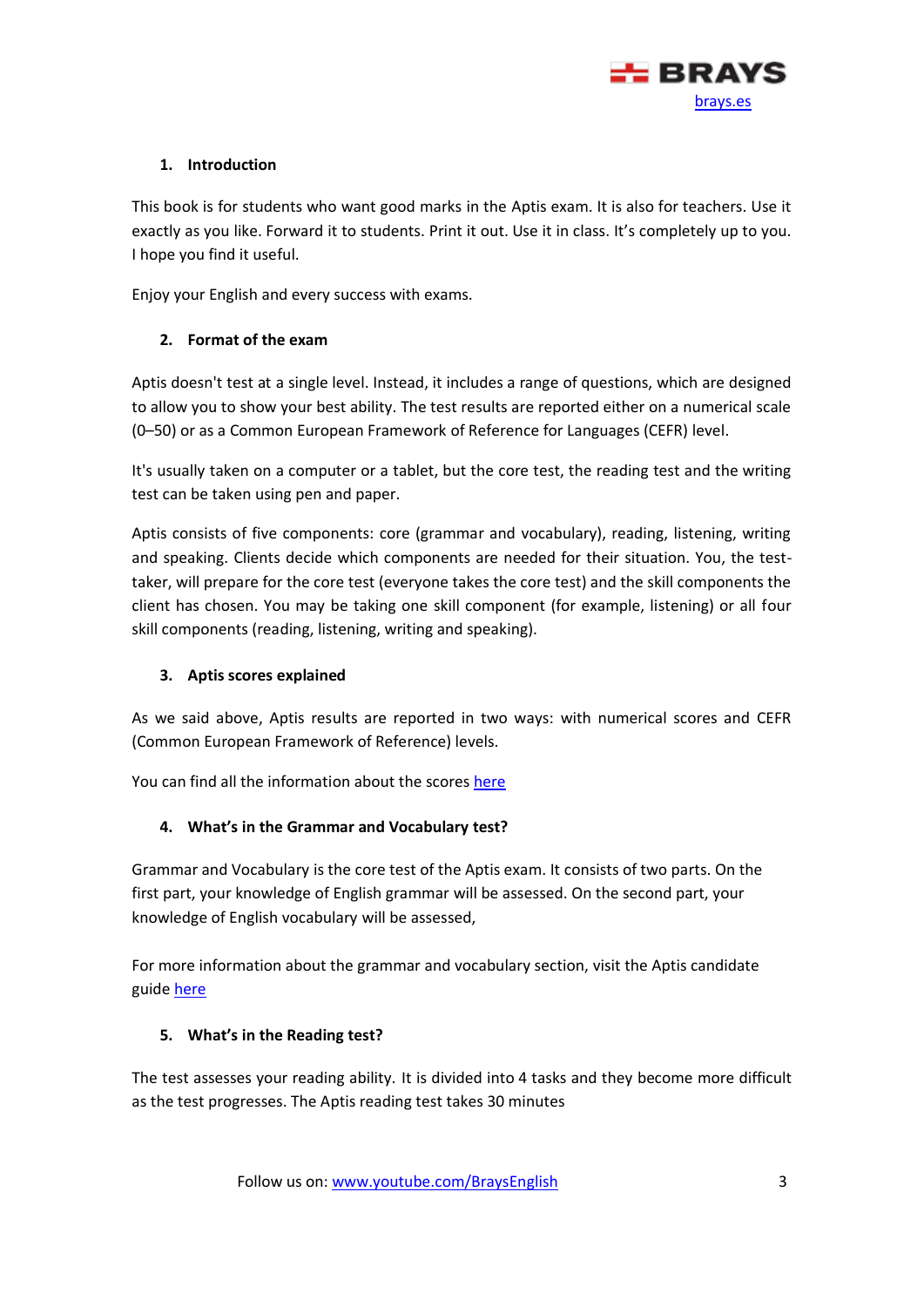

For more information about the Reading Test section, visit the Aptis candidate guid[e here](https://www.britishcouncil.org/sites/default/files/aptis_candidate_guide-web.pdf)

#### <span id="page-3-0"></span>**6. What's in the Listening test?**

The Aptis Listening Test contains around 25 short recordings, each with its own 4-option multiple choice format and all focusing on different aspects of real life listening. You will have around 55 minutes to complete the listening test. The questions will involve identifying specific information in a phone message, listening to short speeches or conversations between two speakers and identifying specific information or listening to other short speeches or conversations and identifying the general topic or key point.

#### **Important information:**

-You should listen to the whole recording before choosing your answer. It's possible all options may be mentioned, so you will need to listen for clues such as phrases used to say the same thing as the options given or opinions expressed that are the opposite of those options.

-Each listening input has a single question

-You may listen to the question a second time if you want, but you don't have to.

-The three types of questions described above may not appear in this sequence

For more information about the listening test section, visit the Aptis Candidate Guide [here](https://www.britishcouncil.org/sites/default/files/aptis_candidate_guide-web.pdf)

#### <span id="page-3-1"></span>**7. What's in the Writing test?**

There are four parts to the Aptis writing test. You will fill in forms, interact in a social mediatype written conversation and write emails. All writing tasks are marked by an examiner. The writing test takes up to 55 minutes, the timings for each section are recommendations only.

#### **The most common mistakes are the following:**

- Not answering the questions (going off-topic).
- Read the question and understand what you need to do.
- Writing too much but with poor grammar, spelling and punctuation.
- Keep to the word count and focus on accuracy.
- Not using a variety of sentence structures.
- Not writing in sentences or paragraphs.
- Using SMS spelling.

For more information about the writing section, visit the APTIS Candidate Guide [here](https://www.britishcouncil.org/sites/default/files/aptis_candidate_guide-web.pdf)

#### <span id="page-3-2"></span>**8. What's in the Speaking Test?**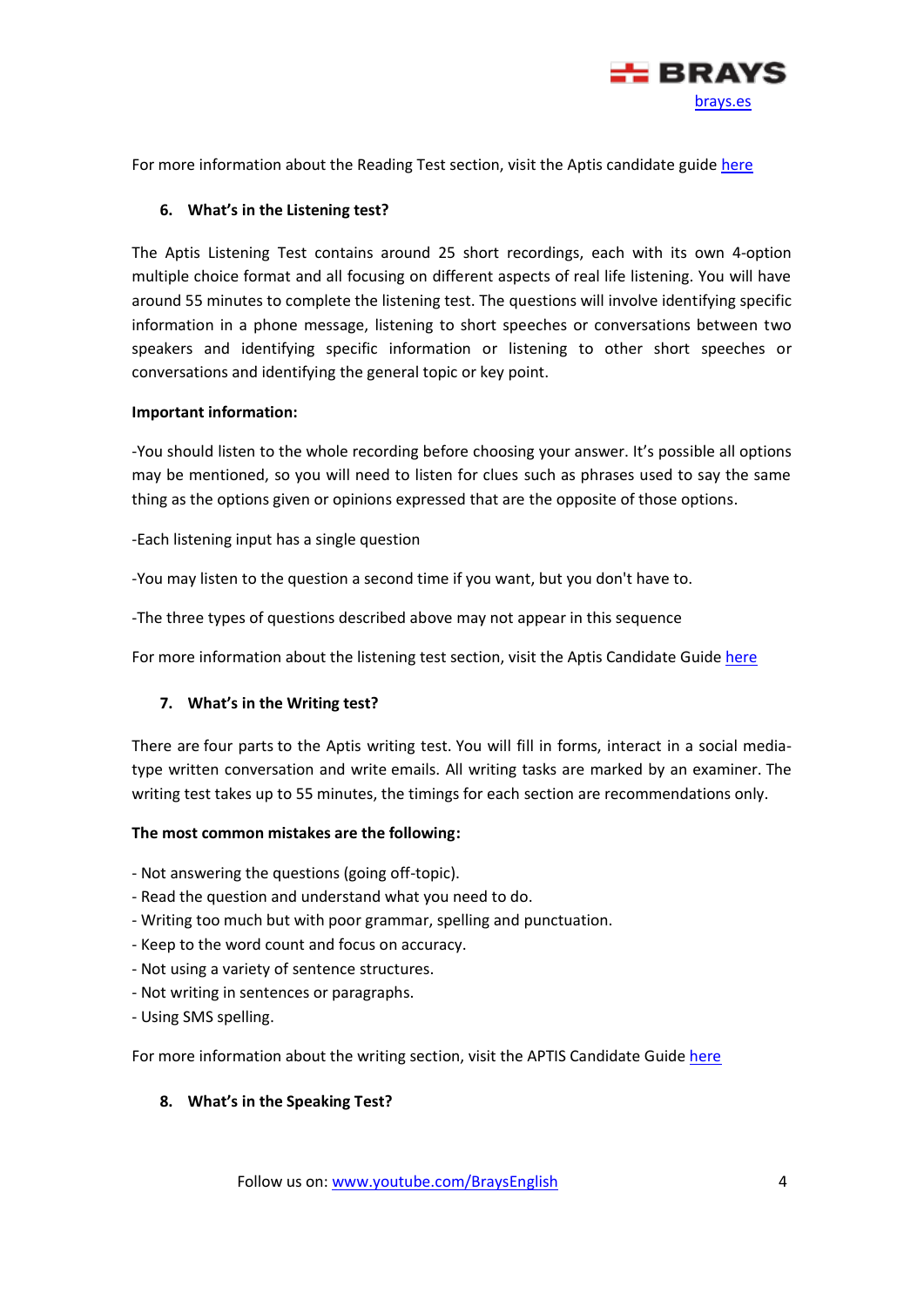

The Aptis Speaking Test is divided into four parts and takes about 12 minutes to complete. Each question has a maximum amount of time to speak but you can end the recording early by clicking on a stop button. If you finish early, you may not score at the highest levels.

#### **The most common mistakes are the following:**

- Not doing a proper sound check.
- Not speaking clearly.
- Not answering the questions.
- Giving under-length answers not using the full amount of time to speak.
- Overusing words such as 'and' and 'so'.
- Speaking in simple sentence lists.
- Not using a variety of sentence structures

For more information about the speaking section, visit the Aptis Candidate Guide [here](https://www.britishcouncil.org/sites/default/files/aptis_candidate_guide-web.pdf)

#### <span id="page-4-0"></span>**9. Advice and Practice Materials**

#### **9.1 Grammar & Vocabulary section**

Advice: Reading is an excellent way to acquire a language. As your reading level gets better your vocabulary improves, your grammar improves, your reading comprehension improves, your oral and written communication improves and exams become a lot easier. Read a variety of materials; books, articles, poems, lyrics, newspapers. Read anything and read often.

Another useful tip is to take note of interesting words or word combinations when you read English texts.

#### **Practice samples**

| <b>Vocabulary Practice - Collocation</b> | <b>Vocabulary Practice - Synonyms</b>           |
|------------------------------------------|-------------------------------------------------|
| <b>Aptis Vocabulary Practice - 1</b>     | <b>Aptis Vocabulary Practice - 2</b>            |
| <b>Grammar Practice - Grammar A1</b>     | <b>Grammar Practice - Grammar A2</b>            |
| <b>Grammar Practice - Grammar B1</b>     | <b>Grammar Practice - Grammar B2</b>            |
| <b>Grammar Practice - Grammar C1</b>     | <b>Grammar Practice - All grammar questions</b> |
| <b>Grammar Practice - Task 1</b>         | <b>Grammar Practice - Task 2</b>                |

[Aptis Grammar and Vocabulary Practice](https://practice.bc.janisoncloud.com/auth/onetimecode?sessionCode=KDBTKNGC&otc=ZRVRSRBS&isSampleTest=true)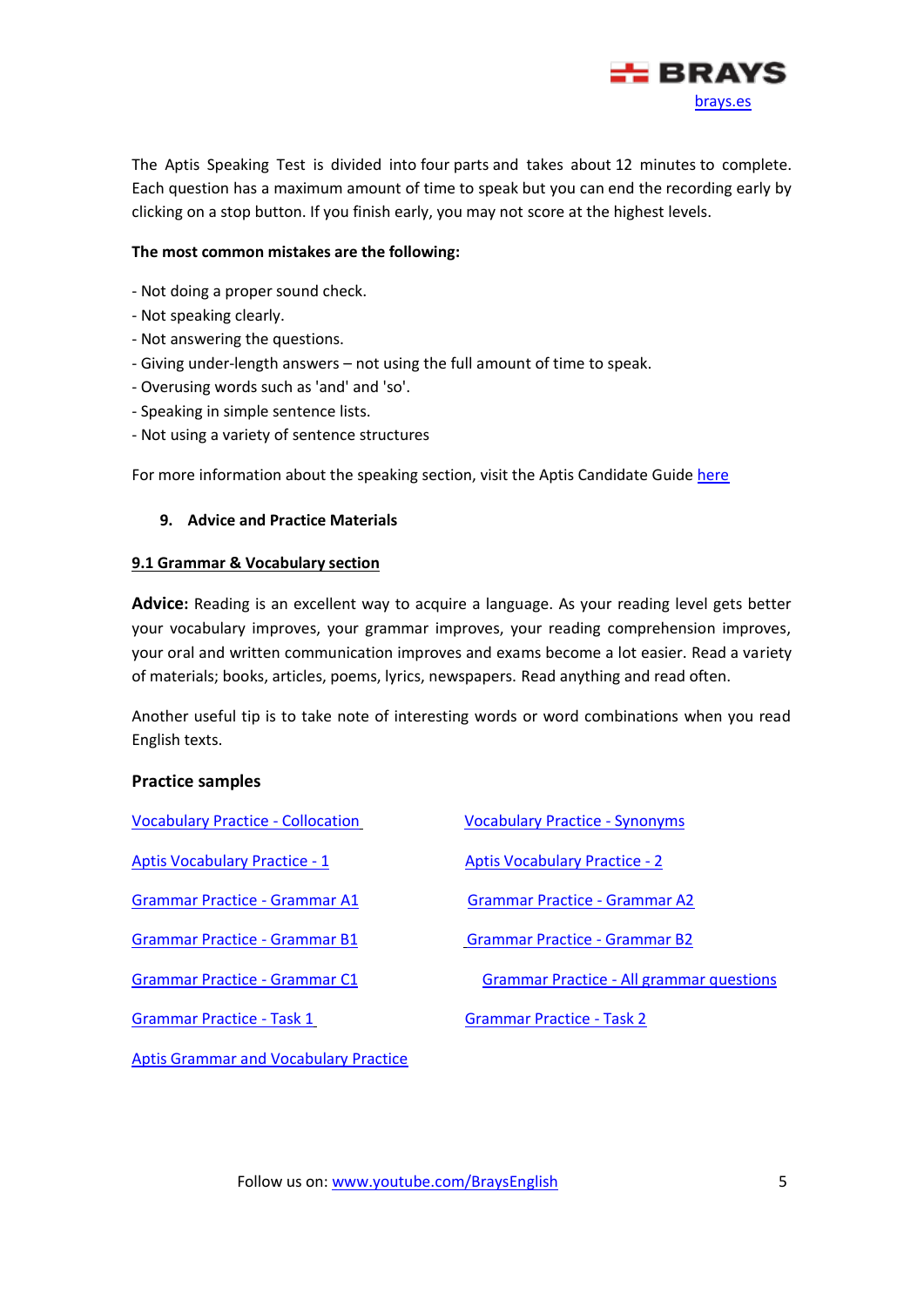

#### <span id="page-5-0"></span>**9.2 Reading section**

#### Part 1 (Sentence Comprehension)

**Advice**: Make sure you read each sentence fully and the options before trying to answer this question. The best way to become a better reader is to practice.

#### Part 2 (Text Cohesion)

**Advice**: Read all of the sentences carefully first. Then, decide on the order (the first sentence is identified for you).

#### Part 3 (Short Text Comprehension)

**Advice**: Read over the whole text before attempting the questions.

#### Part 4 (Short Text Comprehension)

**Advice:** Read the main text carefully but as quickly as you can. Then carefully read the headings. Do all this before starting the task. Look for clues to connect the headings to the paragraphs; these might be similar words, ideas or topics.

#### **Practice samples**

| <b>Aptis Reading Practice</b>    |                              |
|----------------------------------|------------------------------|
| Reading Practice – Task 1        | Reading Practice – Task 2    |
| Reading Practice – Task 3        | Reading Practice - Task 4    |
| <b>Reading Practice - Task 1</b> | <b>More Reading Practice</b> |
| <b>Reading Practice - 1</b>      | <b>Reading Practice - 2</b>  |
| <b>Reading Practice - 3</b>      | <b>Reading Practice - 4</b>  |
| <b>Reading Practice - 5</b>      | More reading practice        |

#### <span id="page-5-1"></span>**9.3 Listening section**

#### **Advice**:

You should listen to as much English as you can. Tips for the Aptis Listening include: Read the questions carefully before listening.

Identify key words and understand what it is you need to listen for,

Watch for synonyms because you may see a word in a question and hear a different word with a similar meaning in the audio.

Use the second listening to check or confirm your answer.

Follow us on: [www.youtube.com/BraysEnglish](http://www.youtube.com/BraysEnglish) 6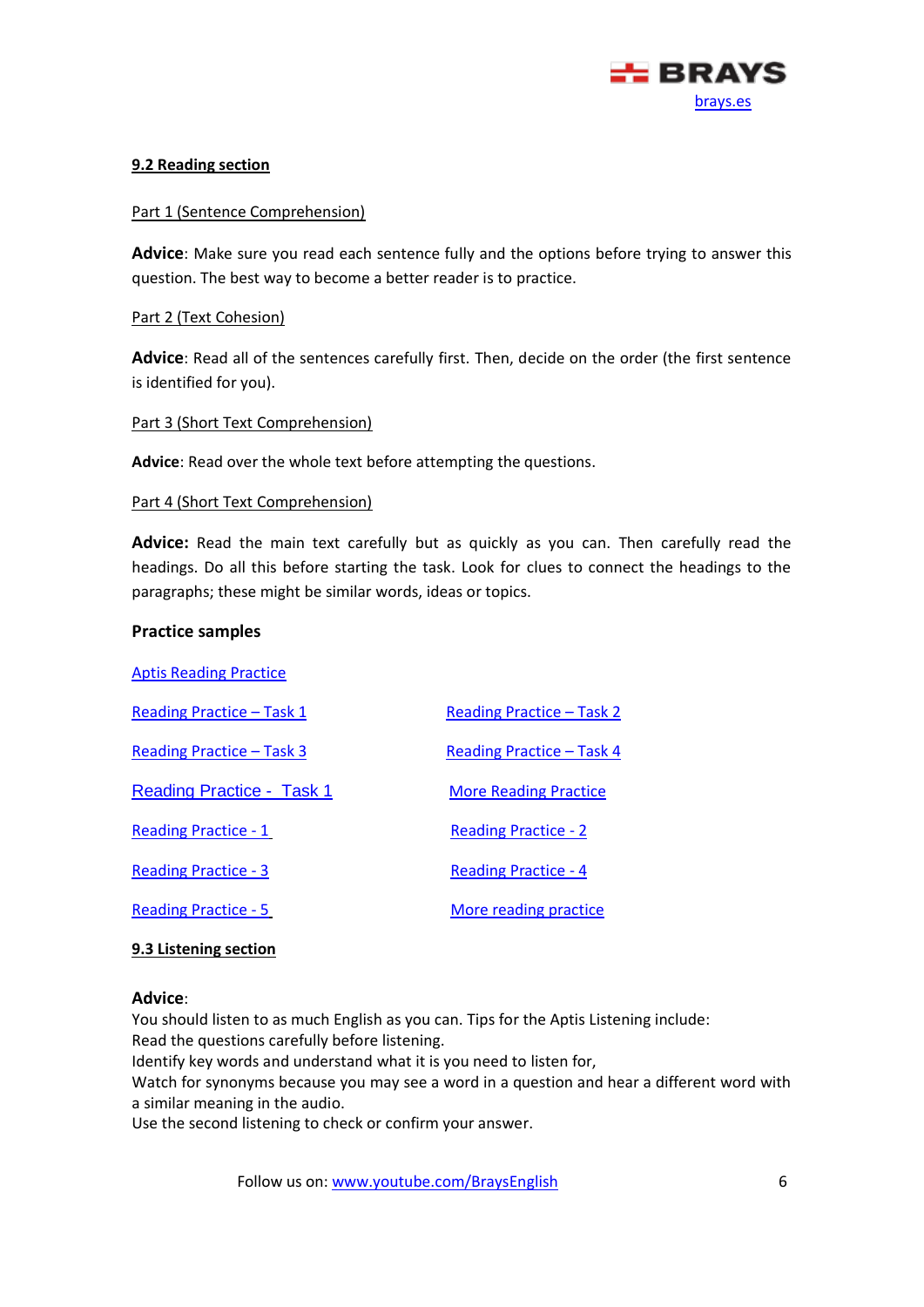

#### **Practice samples**

[APTIS Listening Component Part 1: Names and Numbers](https://www.englishexamninja.com/aptis/aptis-listening/aptis-listening-part-1-names-and-numbers/)

[APTIS Listening Component Part 2: Literal Meaning](https://www.englishexamninja.com/aptis/aptis-listening/aptis-listening-component-part-2)

[APTIS Listening Component Part 3: Inference](https://www.englishexamninja.com/aptis/aptis-listening/aptis-listening-component-part-3-inference)

[APTIS Listening Practice](https://practice.bc.janisoncloud.com/auth/onetimecode?sessionCode=LBFZXSTM&otc=ZJQWZNNX&isSampleTest=true)

[Listening Practice -](https://www.eslvideo.com/quiz.php?id=3109) 1 Listening Practice - 3

[Listening Practice -](https://www.esl-lab.com/arches/arches-rd1.htm) Task 1 [Listening Practice -](https://www.esl-lab.com/scholarship/scholarshiprd1.htm) Task 3

[Listening Practice -](https://www.esl-lab.com/culture/culrd1.htm) Task 5 Listening Practice - Task 7

[Listening Practice -](https://www.eslvideo.com/quiz.php?id=24731) 2 [Listening Practice -](https://www.eslvideo.com/quiz.php?id=23859) 4

[Listening Practice -](https://www.esl-lab.com/blooddonations/blooddonations-rd1.htm) Task 2 [Listening Practice -](https://www.esl-lab.com/time/timerd1.htm) Task 4

[Listening Practice -](https://www.esl-lab.com/cancer/cancerrd1.htm) Task 6 Listening Practice - Task 8

[More listening practice](https://www.englishexamninja.com/grammar/english_listening_practice/)

#### <span id="page-6-0"></span>**9.4 Writing Section**

**Advice**: 5 essentials for good answers

#### 1. Answer the question

- 2. Plan
- 3. Use paragraphs
- 4. Revise your work
- 5. Make sure you answer the question exactly and no more.

It is essential to plan your writing. This should take at least 10 minutes to plan for each question.

#### Part 1 (Basic personal information)

#### **Advice**:

- Your Name: First letter of your First and Last Name are written with a CAPITAL LETTER
- Months: are written with a CAPITAL LETTER: June, September
- Languages: are written with a CAPITAL Letter: Arabic, Korean

Follow us on: [www.youtube.com/BraysEnglish](http://www.youtube.com/BraysEnglish) 7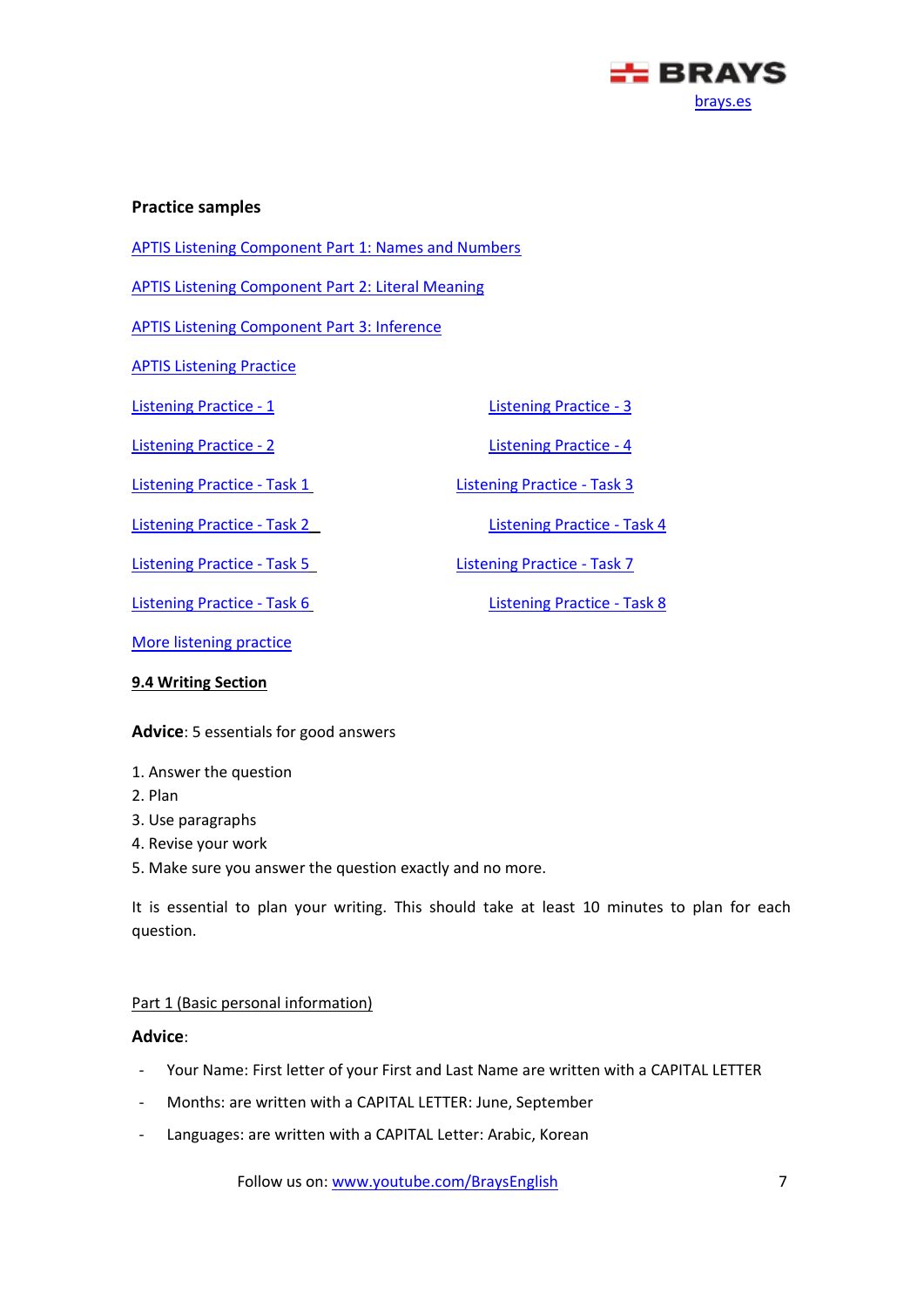

- Hobbies and Interests: should be related to the general topic of your writing task. Example: If you are enrolling for a travel club, you wouldn't list hobbies and interest about playing football. Would you?

#### Part 2 (Short informal text)

**Advice**: Use complex sentences and interesting vocabulary, but don't go over the word limit.

Examples of how to answer these questions

Q: Why did you decide the club?

· **I decided to join because** a friend of mine recommended it to me and I badly want to improve my photography skills.

I've only just joined but I already like it a lot. I hope I can learn one or two useful things here.

· **I decided to join for a number of reasons**. First of all, I need to lose a little weight before summer. I also want to find activities which would help me relax at the end of a busy day.

Q: How often do you plan on attending the club?

I'd like to take part in \_\_\_\_\_\_ classes **once or twice a week**.

Q: Why did you join club?

- · **I'm looking forward to meeting** like-minded people.
- I'm looking forward to trying out new things and meet new people.

#### Part 3 (Social network conversation)

**Advice**: Again, these questions are pretty simple but here as well as part two you should try to use a range of interesting grammar, vocabulary, and stay within the word and time limits.

Examples:

**Q:** Hello. I see you're new to our club. I've been a member for nearly a year now. Why did you decide to join?

**A:** Hi, **I decided to join because** I love cooking and I would love to meet new people. Learn to cook new dishes, and improve my overall cooking skills.

**Q**: So what dishes do you enjoy cooking?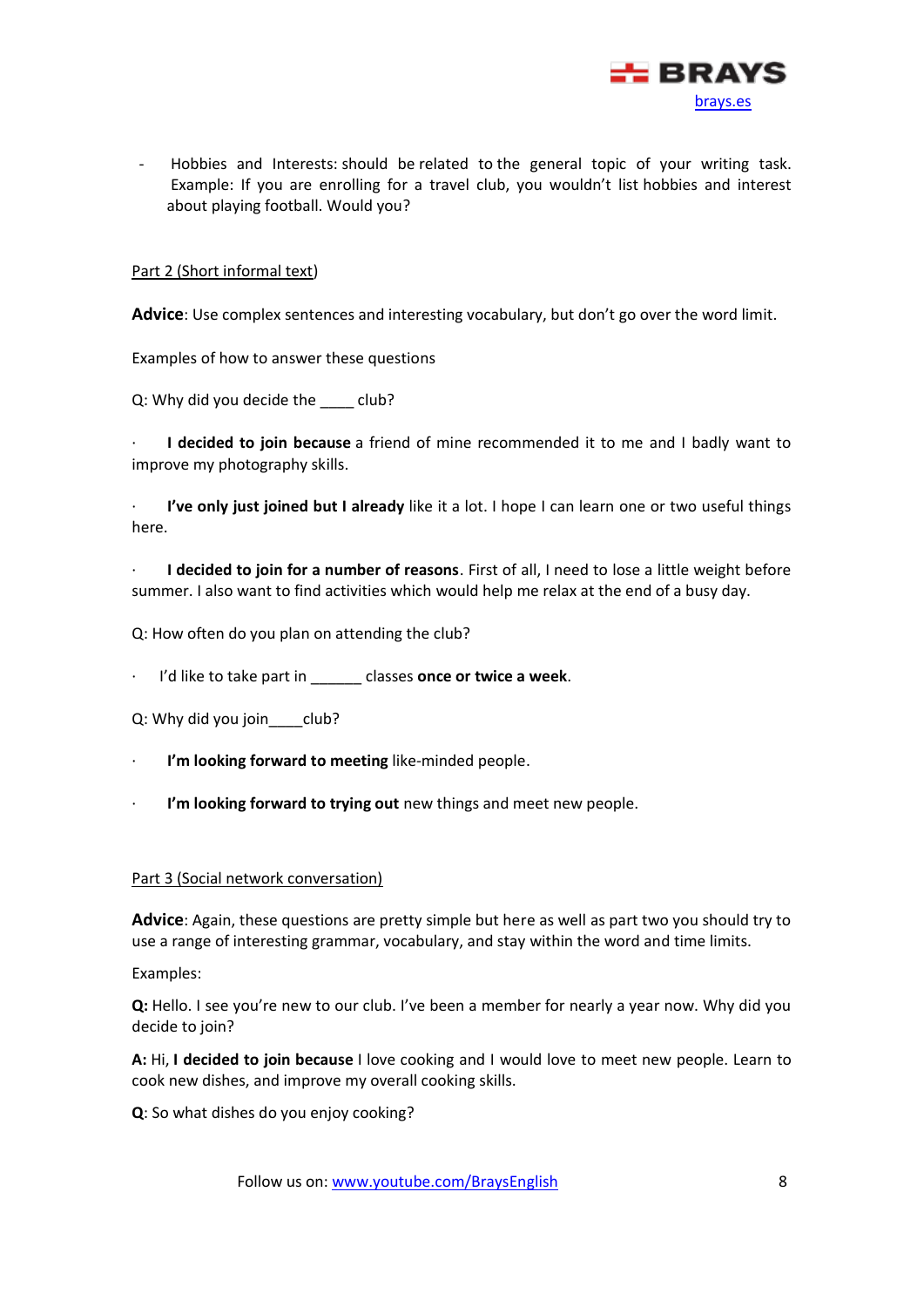

**A: I love cooking all kinds of dishes**, but my absolute **favorite kind of food to cook** is Korean food.

**Q:** Apparently the club is going to start posting members' favorite dishes on the website. What do you think of this idea?

**A: I think that's a great idea**. I hope they post recipes as well. I look forward to finding out what others in the club like to eat, and hopefully I can learn how to cook some new dishes at the same time.

#### Part 4 (Formal / Informal email)

Useful phrases (Writing essays)

Presenting two advantages or disadvantages together:

- not only ... but ... also
- not only … but also

Presenting two opposing views:

• on the one hand, on the other hand

Expressing Contrast:

- nevertheless
- even so
- even though
- however
- in spite of
- despite
- but
- although

Expressing results:

- because of this
- therefore
- thus
- as a result
- for this reason
- Consequently

Giving examples: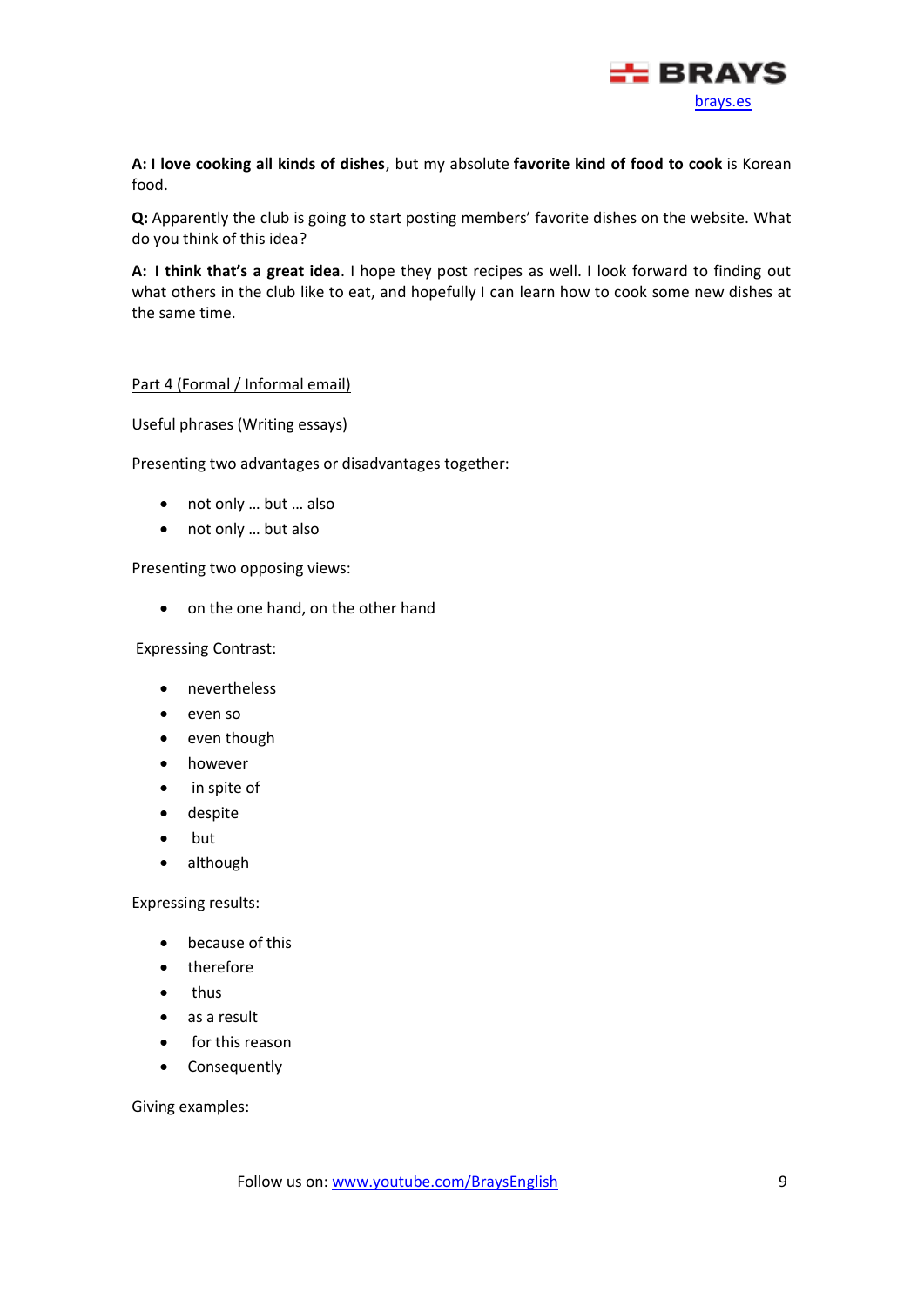

- such as
- like
- for example
- for instance

Expressing the opinion of someone else:

- some people say
- some people say that
- many people say
- many people say that
- people often say
- it is said
- it is said that
- according to

Useful phrases (Writing formal letters or emails)

- a) Writing formal letters generally: Greetings:
- Dear Sir
- Dear Madam
- Dear Sir/Madam
- Dear Mr Brown
- Dear Ms Jones etc.

b) Reason for writing:

- I am writing in response to your article/advertisement/letter
- I am writing with regard to your article/advertisement/letter
- I am writing regarding your article/advertisement/letter
- I am writing on behalf of

b) Ending the letter:

- I look forward to receiving your reply
- I look forward to your reply
- I look forward to hearing from you
- I am, yours faithfully (if you don't know the name of the person you are writing to)
- I am, yours sincerely (if you know the name of the person you are writing to)
- Yours faithfully
- Yours sincerely

Follow us on: [www.youtube.com/BraysEnglish](http://www.youtube.com/BraysEnglish) 10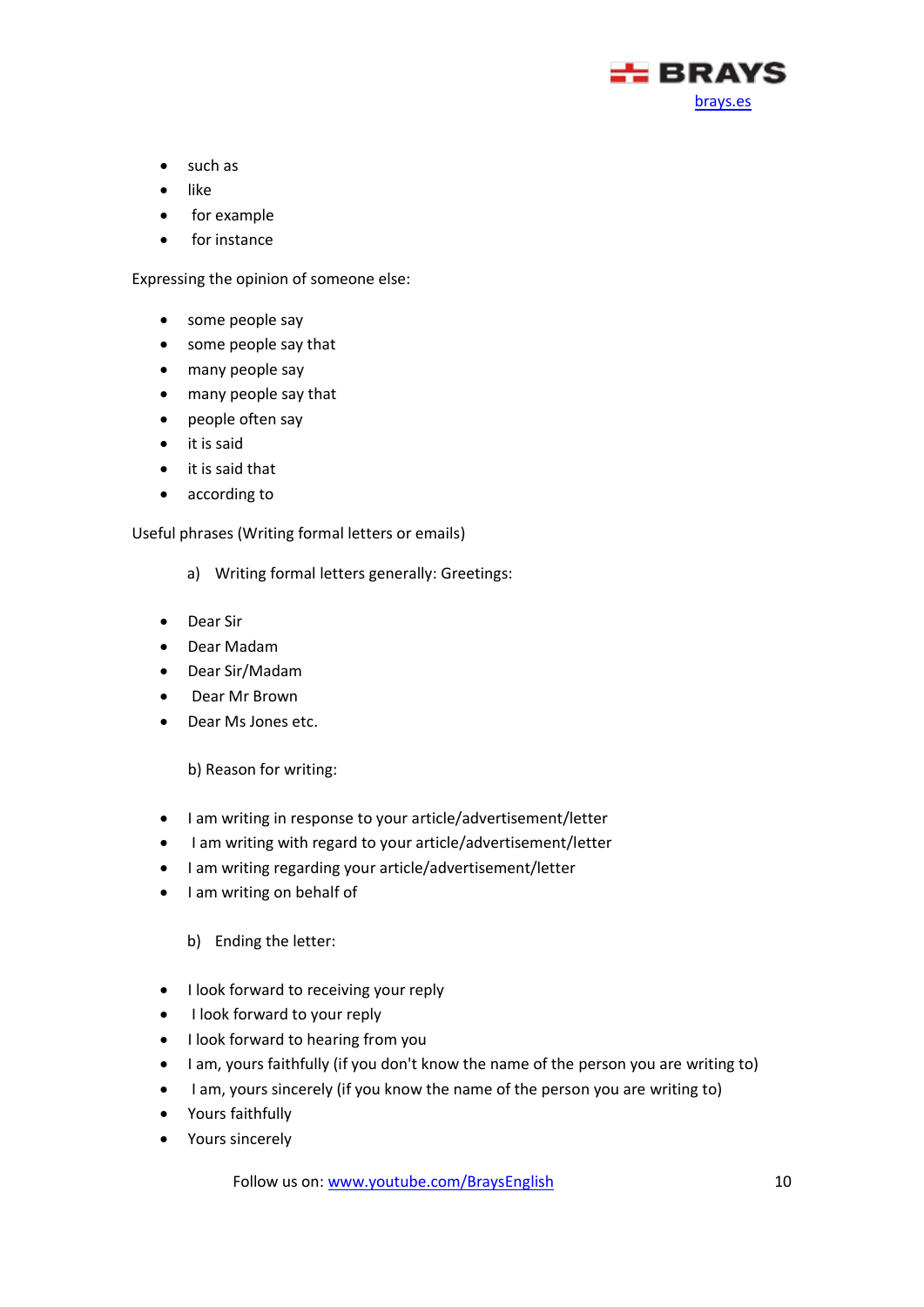

Useful phrases (Writing informal letters or emails)

Informal Letters - Greetings:

- Dear Jim
- Hello Jim
- Hi Jim

Informal Letters - Introductory paragraph:

- Sorry I haven't written for ages
- Sorry it's taken me so long to write
- How's it going?
- How are you?
- How are things with you?
- How are things?

An informal letter referring to good news:

- Glad to hear about
- I'm really glad to hear about
- I'm very happy to hear about
- I was very happy to read about
- Great news about your

An informal letter referring to bad news:

- I'm extremely sorry to hear about
- I'm very sorry to hear about
- Sorry to read about
- Its very sad to hear about your
- I can't tell you how sad I am that

Informal Letters - Introducing points

- By the way
- Did you hear about
- Did you see
- Have you seen
- Tell me about
- Oh, another thing

Ending an informal letter or email: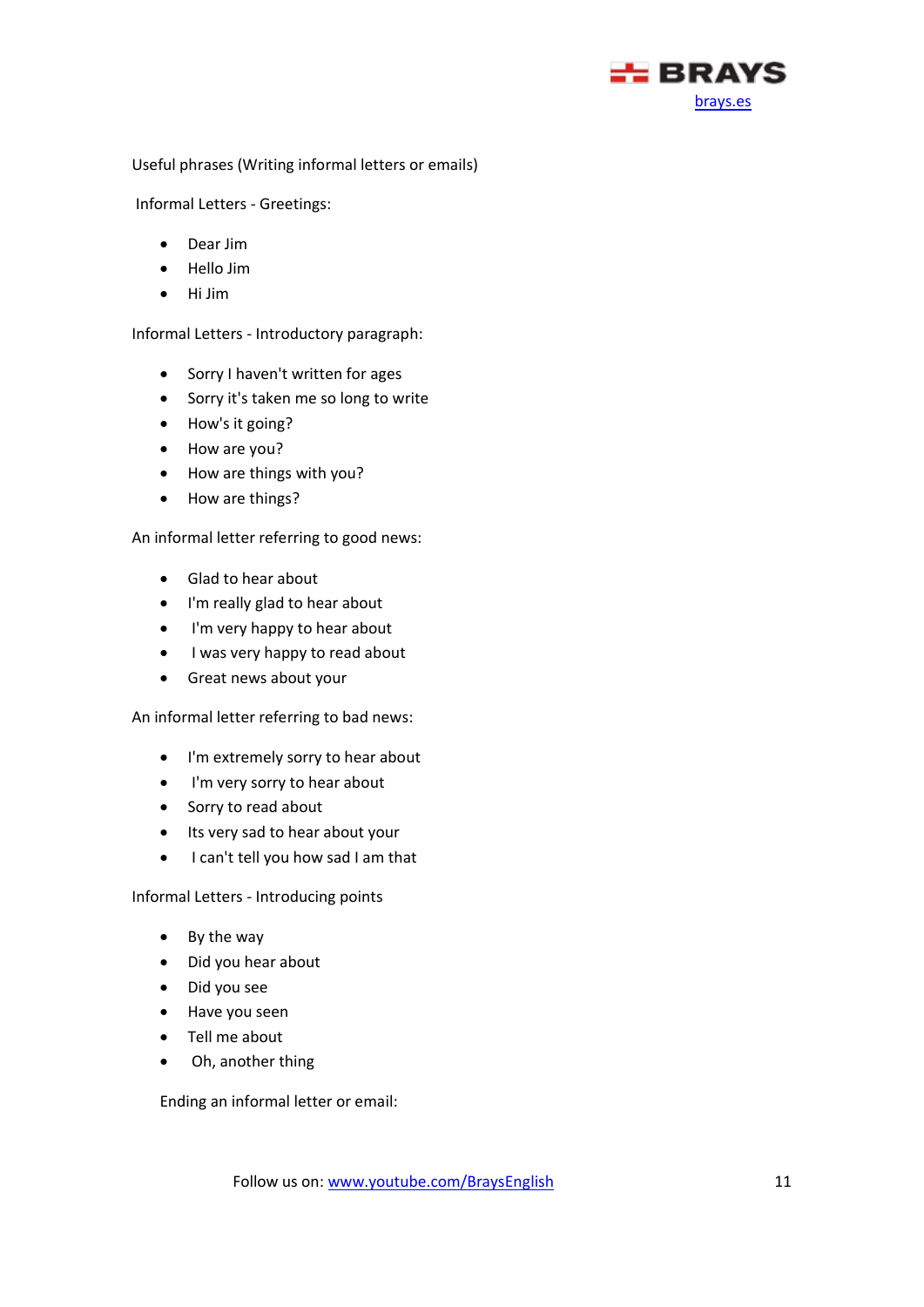

- Well, time to go
- Well, it's time to go
- Well, got to go
- Well, time to close
- I've got to leave off now
- Write soon
- Make sure you write soon
- Love
- Lots of love
- All my love
- Will write again soon
- Look after yourself
- Take care of yourself
- All the best
- Everything good

Practice Samples

[Aptis Writing Task 1 & 2 Practice Movie Club](https://www.englishexamninja.com/aptis/aptis-writing-task-1-2/aptis-writing-task-1-2-practice-movie-club/)

[Aptis Writing Task 1 & 2 Sports Club](https://www.englishexamninja.com/aptis/aptis-writing-task-1-2/sports-club-aptis-writing-task-1-2/)

[Aptis Writing Task 1 & 2 Travel Club](https://www.englishexamninja.com/aptis/aptis-writing-task-1-2/aptis-writing-task-1-2-travel-club/)

[Aptis Writing Task 3 Language Club](https://www.englishexamninja.com/aptis/aptis-writing-task-1-2/aptis-writing-task-3-language-club)

[APTIS Writing Task 3 EEN Gym](https://www.englishexamninja.com/aptis/aptis-writing-task-1-2/aptis-writing-task-3-een-gym-sports-club) – Sports Club

[Aptis Writing Part 3 \(Community Service Club\)](https://www.englishexamninja.com/aptis/aptis-writing-task-1-2/aptis-writing-part-3-community-service-club/)

[Aptis Writing Task 4 Travel Club](https://www.englishexamninja.com/aptis/aptis-writing-task-1-2/aptis-writing-task-4/)

[Aptis Writing Task 4 Photography Club](https://www.englishexamninja.com/aptis/aptis-writing-task-1-2/aptis-writing-task-4-photography-club/)

[Aptis Writing Task 4 Customer Service](https://www.englishexamninja.com/aptis/aptis-writing-task-1-2/aptis-writing-task-4-customer-service/)

Writing Practice - [Parts 1 & 2 Task 1](https://docs.google.com/forms/d/e/1FAIpQLSck_TCwEGqBD47TGuiyYaAYjYa_FL7cRFSJmH9cIAJx5tyNSg/viewform)

Writing Practice - [Parts 1 & 2 - Task 2](https://docs.google.com/forms/d/e/1FAIpQLSfuxi9l6UMalRsQAkOGjjmST79_xh1lbe4HjT9TfIzAKFUNAA/viewform)

[Writing Practice -](https://docs.google.com/forms/d/e/1FAIpQLSeNiL_9qmJ7HQiNhS_FHqmGh3eL5Uu6nuflE5DN3PPNmkkFJw/viewform) Part 3 Task 1

[Writing Practice -](https://docs.google.com/forms/d/e/1FAIpQLSeLgDux3Unt1POgmGglIhNywyVeQhSpbk-rSgOBpWFar2spMw/viewform) Part 4 Task 1

[Writing Practice -](https://docs.google.com/forms/d/e/1FAIpQLSdIe6dGdWpB2ffLzcozhq8bx5SEcyxRnl4Tx6fp9h0lp0hPww/viewform) Part 4 Task 3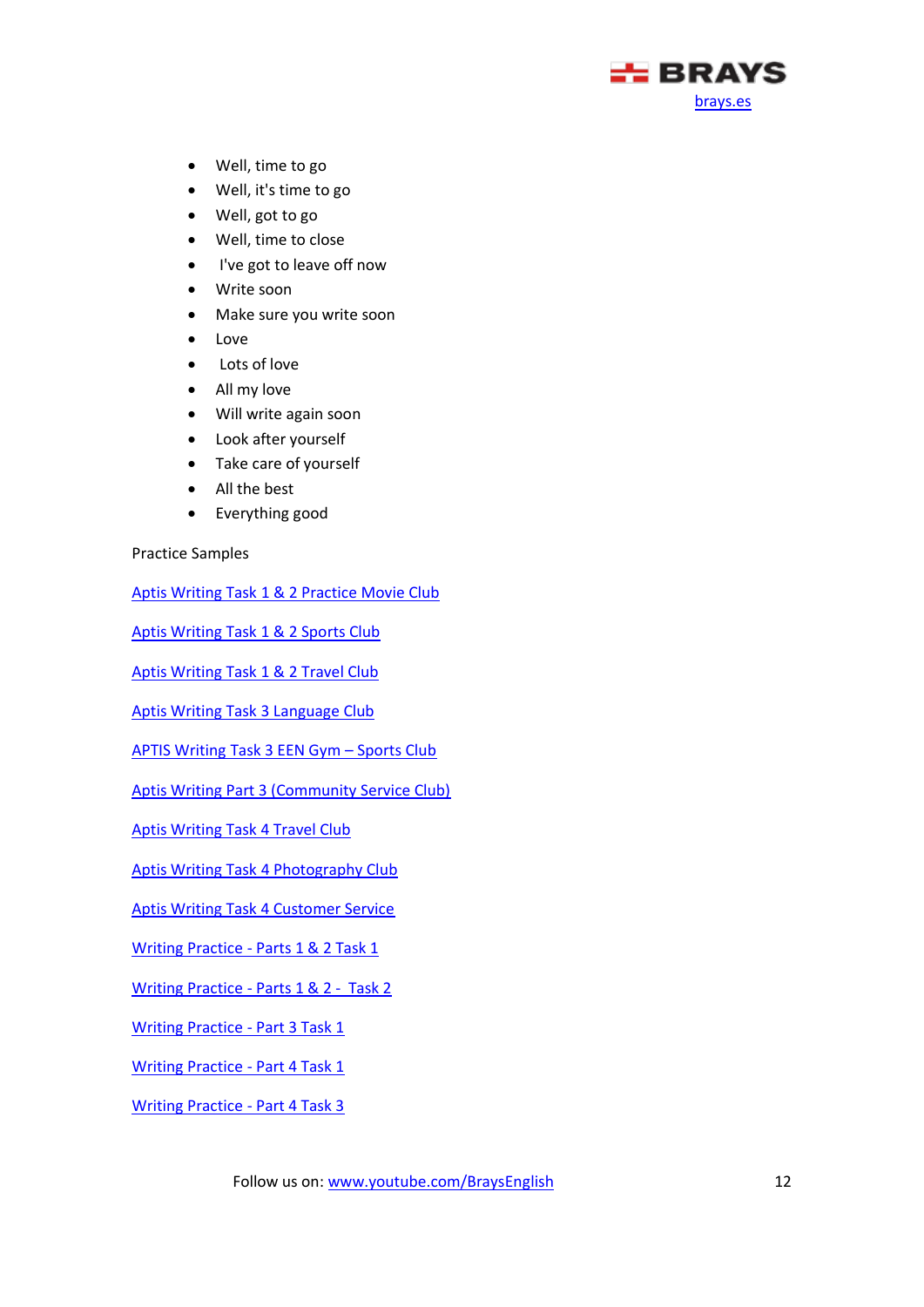

#### [More writing practice](https://practice.bc.janisoncloud.com/auth/onetimecode?sessionCode=NLBTXQNG&otc=VVLZGZLH&isSampleTest=true)

#### <span id="page-12-0"></span>**9.5 Speaking Section**

**Advice**: Be careful with common errors. One of them is to go off-topic. Focus on answering each question in a clear, smoothly flowing, well-structured speech. Using connectors and a wide range of vocabulary is the best way to pass your speaking part.

You can use the same connectors you used in your writing which are collected in the writing section above.

#### **Practice samples**

| <b>Speaking Practice - Task 1</b> | <b>Speaking Practice - Task 2</b> |
|-----------------------------------|-----------------------------------|
| <b>Speaking Practice - Task 3</b> | Speaking - Exam 2                 |
| <b>Speaking Practice - Exam 1</b> | <b>Speaking Practice - 2</b>      |
| <b>Speaking Practice - 1</b>      |                                   |
| Speaking Practice - 3             |                                   |

#### <span id="page-12-1"></span>**10. Finally**

We at Brays hope that the information you have read helps you master the English language.

The fact that you have read this far should prove useful. But, obviously, the more you practice, the better you become, especially if you have a good teacher to guide you.

To get the best from what you have read you need now to go to the next important stage:

- Select a question!
- Answer it
- Ask a tutor to guide you through the correction
- Repeat the process
- Repeat again and again

The more practice and guidance you have, the better you will become.

If you don't have someone with a sufficiently high level to guide you then [contact us here.](https://brays.es/index.php?id=contacto) If you live in Santander or Getafe we have small classes specializing in Aptis exam.

#### Online tutoring